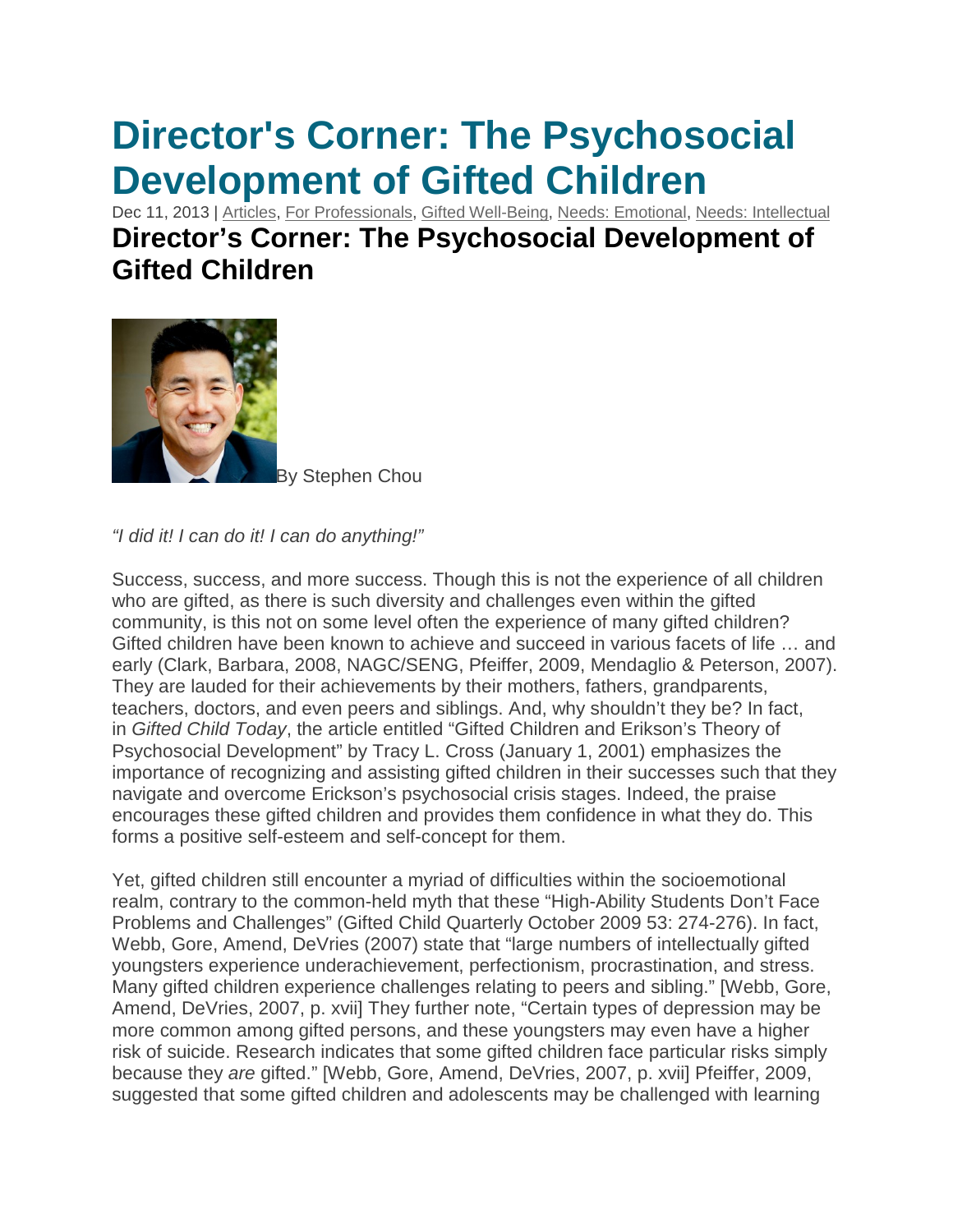disabilities, and/or behavioral, social, and emotional problems, rendering some of these children to be termed as 'twice or thrice exceptional.'

How then do we understand all the myriad developmental possibilities and repercussions for gifted and talented children and youth? One possible explanation returns to and utilizes Erik Erikson's theory of psychosocial development. Erikson's Psychosocial Stages provides one well-known explanation of the development of our sense of self, or ego identity, through social interaction. (Erikson, E.H. (1968). *Identity: Youth and Crisis.* New York: Norton.) According to Erikson, our ego identity is in dynamic conversation between ourselves and our environment. Erikson also believed that a sense of competence, if mastered, or sense of inadequacy, if managed poorly, develops as a result, which motivates our behaviors and actions. According to Erikson, there are eight stages of psychosocial development in which people experience a conflict that serves as a turning point in development. In Erikson's view, these conflicts are centered on either developing a psychological quality or failing to develop that quality. During these times, the potential for personal growth is high, but so is the potential for failure.

Some gifted children naturally seem to succeed and thrive rapidly through Eriskon's psychosocial stages of Autonomy versus Shame and Doubt, Initiative versus Guilt, Industry versus Inferiority, and Identity versus Role Confusion, stages 2 through 5, posited to occur from age 2 to adolescence. But perhaps, for gifted children these are entirely and precociously attained at 10, 9, or even 8 years old. They are praised for their ability to do things independently, autonomously and so well, and supported for their initiative and in their becoming competent and effective in activities valued by adults and peers. They are propelled through these psychosocial stages and find themselves quickly in forming an identity of being bright and capable people.

What happened to the other side of Erikson's psychosocial stages? How often do gifted children feel shame and doubt? How often do they feel guilt? How often do they feel inferior? Since these stages have been succeeded through, have they actually been warp-speed traversed?

For gifted children, "Since they are accustomed to learning things quickly and independently, they soon grow to believe that they *should* be able to handle all of their problems. They are equally reluctant to ask for assistance, fearing they will lose their status as 'bright and capable' if they ask for help." [Webb, Gore, Amend, DeVries, 2007, p. 117] Interestingly, this powerful identity is thus far their greatest feat, and more significantly may also be their greatest detriment.

After a lifetime, such that it is, filled with success after success, what happens when these gifted children fail? Isn't that an impossibility? No, it can't be an impossibility, though it is a rarity. When they *do* fail, the child breaks down. Oftentimes, parents, teachers, and therapists see this anecdotally in adolescence. Some parents describe this as a "nervous breakdown" or "meltdown." Some say they "cry like they're two." Whatever the outward show, "when approval is linked with performance, the gifted child may begin to feel that the reason people love her is because she is smart, and not because of her whole self. The catch is that there may come a time when she doesn't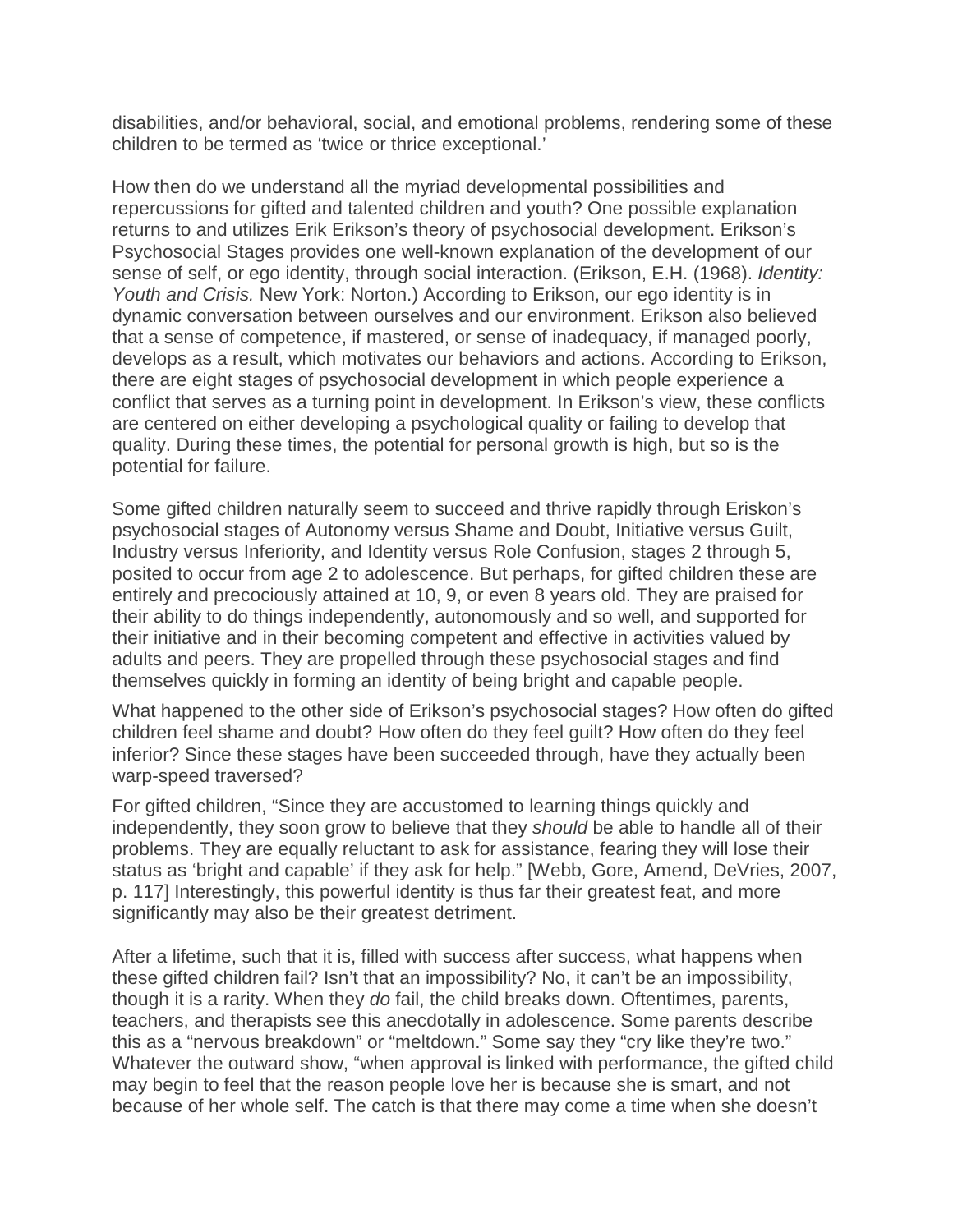achieve, and her unspoken fear may be that she will no longer be loved. Next, these high-achieving gifted children may start to feel like imposters, attributing their success to luck rather than talent." [*The Perils of Parenting—Top 10 Things Not to Say to Your Gifted Child* by Nancy N. Heilbronner; June 2008; Parenting for High Potential] And when they hit the wall, they fail, and they are unprepared for the intensity and myriad of emotions felt. This is a devastating pain.

All the previous stages' failings may return and are experienced fully, the shame and doubt, the inferiority, and the guilt. Their sense of self becomes lost, their ego disintegrates. This is painful. This hurts. They are at once and acutely feeling regret and responsibility for their actions or inabilities, shame about oneself as a person who is able and autonomous, inadequate, self-doubt, guilt and self-blame or self-contempt at having done something that he or she should not have done or conversely, having not done something he or she believes one should have done, and discouraged for being less than or even mediocre, which may spiral into feelings of weakness, helplessness, or dependency

[\(https://en.wikipedia.org/wiki/Shame,](https://en.wikipedia.org/wiki/Shame) [https://en.wikipedia.org/wiki/Guilt,](https://en.wikipedia.org/wiki/Guilt) [https://en.wikipe](https://en.wikipedia.org/wiki/Inferiority_complex) [dia.org/wiki/Inferiority\\_complex\)](https://en.wikipedia.org/wiki/Inferiority_complex). Their identity is now in crisis or disintegrated entirely. Gifted children may, as a result, innately protect themselves from these painful feelings or experiences, and psychologically try to keep their identity intact. Because the experience of shame and doubt, guilt, and inferiority are not felt fully nor are they directly confronted and appropriately managed in early childhood, these feelings become even more pronounced and intensify later in life. Parents then have a difficult time recognizing it or helping their child/youth cope. In addition, the gifted and talented children's understanding of emotions may be accented and heightened through their own overexcitabilities (Lind, 2001). There are five areas of overxcitiabilities (OEs) that include Psychomotor, Sensual, Intellectual, Imaginational, and Emotional OEs. A person may possess one or more of these. "One who manifests several forms of overexcitability, sees reality in a different, stronger, and more multisided manner" (Dabrowski, 1972, p. 7). Experiencing the world in this unique way carries with it great joys and sometimes great frustrations. These painful feelings or experiences of shame and doubt, guilt, and inferiority are hence intensified, making that pain or hurt even greater and more significant to protect against.

Perhaps this is why gifted children learn to hide themselves. They don't want to hurt, because sometimes when they do, they hurt more intensely. Hence, they become perfectionistic so that their limit of ability is never reached and they never have to experience this pain. Or, they underachieve, such that their expectations are set so low they will never fail, or they have sufficient control over their achievement or nonachievement. More dire possibilities for gifted and talented youth are manifested to protect against this pain or hurt, indeed, to defend against this emotional turmoil that overtakes and incapacitates them from functioning well at home or at school. This includes, but is not limited to, psychiatric disorders including anxiety disorder, major depressive disorder, oppositional defiance disorder, conduct disorder, obsessivecompulsive disorder, and narcissism.